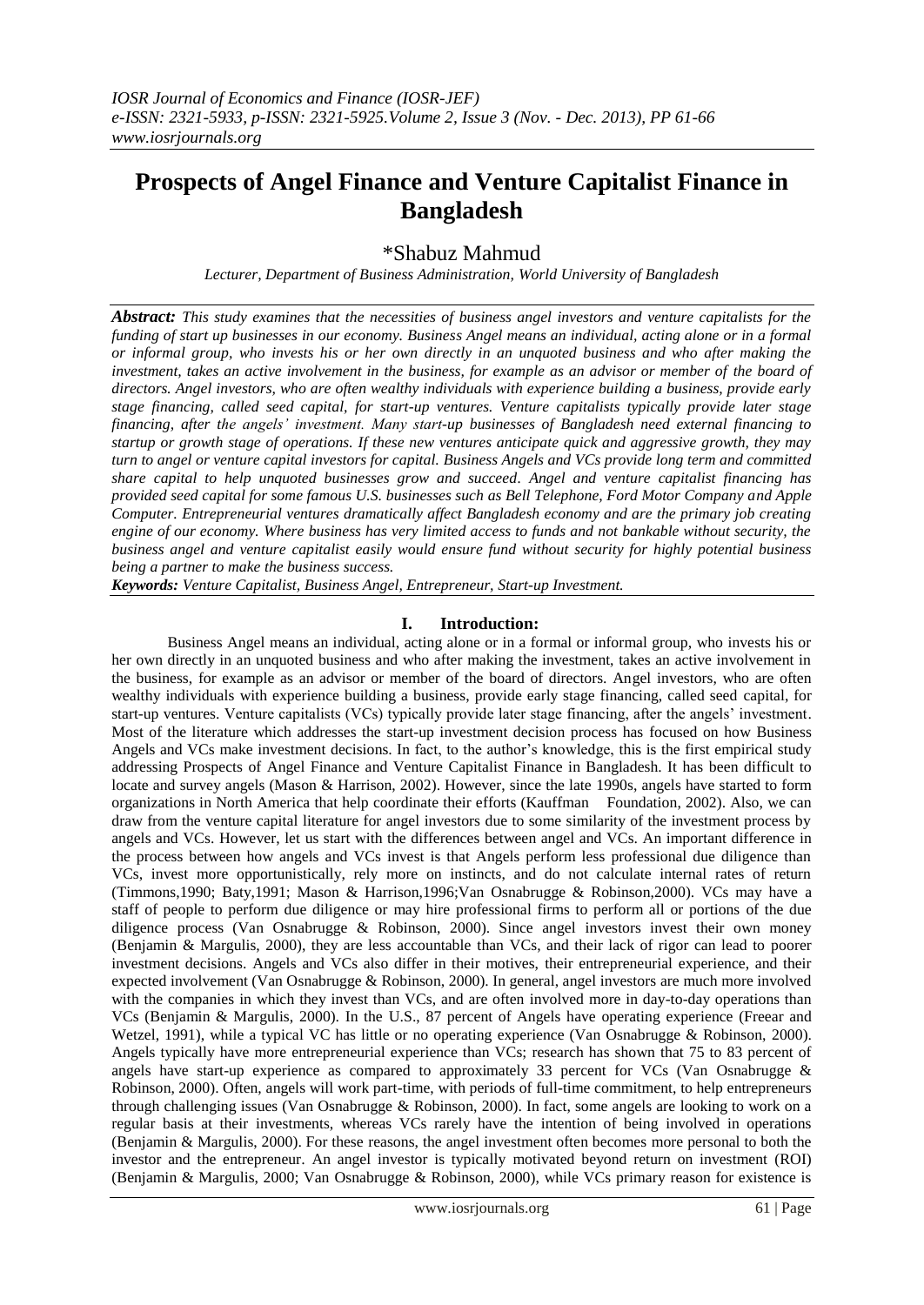ROI. VCs are in business to return a profit on the partners' investment, while angels enjoy helping another entrepreneur build a business and giving back to the entrepreneurial community (Benjamin & Margulis, 2000; Van Osnabrugge & Robinson, 2000). In summary, VCs are more objective with regards to financial return, less emotionally attached, and more interested in ROI. The literature suggests that the entrepreneur is the most important factor when evaluating a start-up (MacMillan, Siegel, & SubbaNarasimha, 1985, MacMillan, Zemann, & SubbaNarasimha, 1987; Van Osnabrugge & Robinson, 2000). Arthur Rock, a legendary venture capitalist, once said, "Nearly every mistake I've made has been in picking the wrong people, not the wrong idea" (Bygrave & Timmons, 1992, p. 6). Both angels and VCs feel that the entrepreneur and the management team (Van Osnabrugge, 1998; MacMillan et al., 1987; Van Osnabrugge & Robinson 2000) are the two factors that attract them to most deals. Macmillan, et al., (1985), for example, found that for VCs the quality of the entrepreneur ultimately determines the funding decision. Some literature suggests that angels are more attracted to the entrepreneur while VCs might be slightly more attracted to the idea (Van Osnabrugge & Robinson, 2000).

# **Objectives of the Study:**

- 1. To know about Angel Finance and VC Finance.
- 2. To explore the business seed Capital.
- 3. To evaluate the extent of VC Finance in Bangladesh.
- 4. To provide some directions about its" prospects in Bangladesh.

# **II. Methodology:**

The study is empirical in nature. Mainly secondary data is used for data collection. The reason is that in our country the uses of Angel Finance and VC Finance are rare and most of the cases, the concepts are vague. To make this paper more informative different published textbooks, related articles, published research papers and newspapers have been analyzed. Literatures were generally collected from the said sources and the internet. As a result, a through review of literatures enabled us to make a consistent presentation of the theme of the study.

# **Position of Business Angels and VCs in the financing stages:**

Private Equity comes in various forms and generally depends on the stage of development of the investee firm. Knowing the extent to which the business has matured is often an indication of the risks the business faces and the type of support it needs to get to the next stage. A classification is provided by the British Venture Capital Association. In their case investments in private companies are classified by the stage at which the funding is needed. Stage definitions are:

| Seed Stage             | Financing provided to research, assess and develop an initial concept before a business has reached a<br>start-up phase.                                                                                                                         |
|------------------------|--------------------------------------------------------------------------------------------------------------------------------------------------------------------------------------------------------------------------------------------------|
| Start-Up Stage         | Financing for product development and initial marketing. Companies may be in the process of being<br>set up or may have been in business for a short time, but have not sold their products commercially and<br>are yet to generate a profit.    |
| <b>Expansion Stage</b> | Financing for growth and expansion of the company which is breaking even or trading profitably.<br>Capital may be used to finance increased production capacity, market or product development, and/or<br>to provide additional working capital. |
| Replacement Capital    | Purchase of shares from another investor or to reduce gearing via the refinancing of debt.                                                                                                                                                       |
| Buy out                | The acquisition of a significant portion, majority control or 100% of businesses which normally entails<br>a change of ownership. Funds are often used for expansion, consolidations, turn-around, and spinouts<br>of divisions or subsidiaries. |

**Table-1** *Source: http://www.evca.com*

There is only a limited number of Venture Capital funds focused on financing seed or start-up stages, although this is often the stage where Business Angels play a major role.

An emerging company which has constructed an experienced management team, a robust competitive position and strong gross margins usually has little need for Angel or VC investment. Early stage ventures with strong profit and high growth potential may be able to skip Angel financing and go direct to formal venture capital. The Angel plays the middle role: funding the business that has yet to stand on its own feet and not yet mature enough or with enough potential to attract venture capital. Angels typically invest in seed, start-up or early stage businesses.

Angels often play the financing role between "family, friends and fools", often referred to as "close money" and formal venture capital. Coping with what has come before and what comes after their involvement in the venture is a challenge for the Angel. On the one hand, Angels need to develop the business given the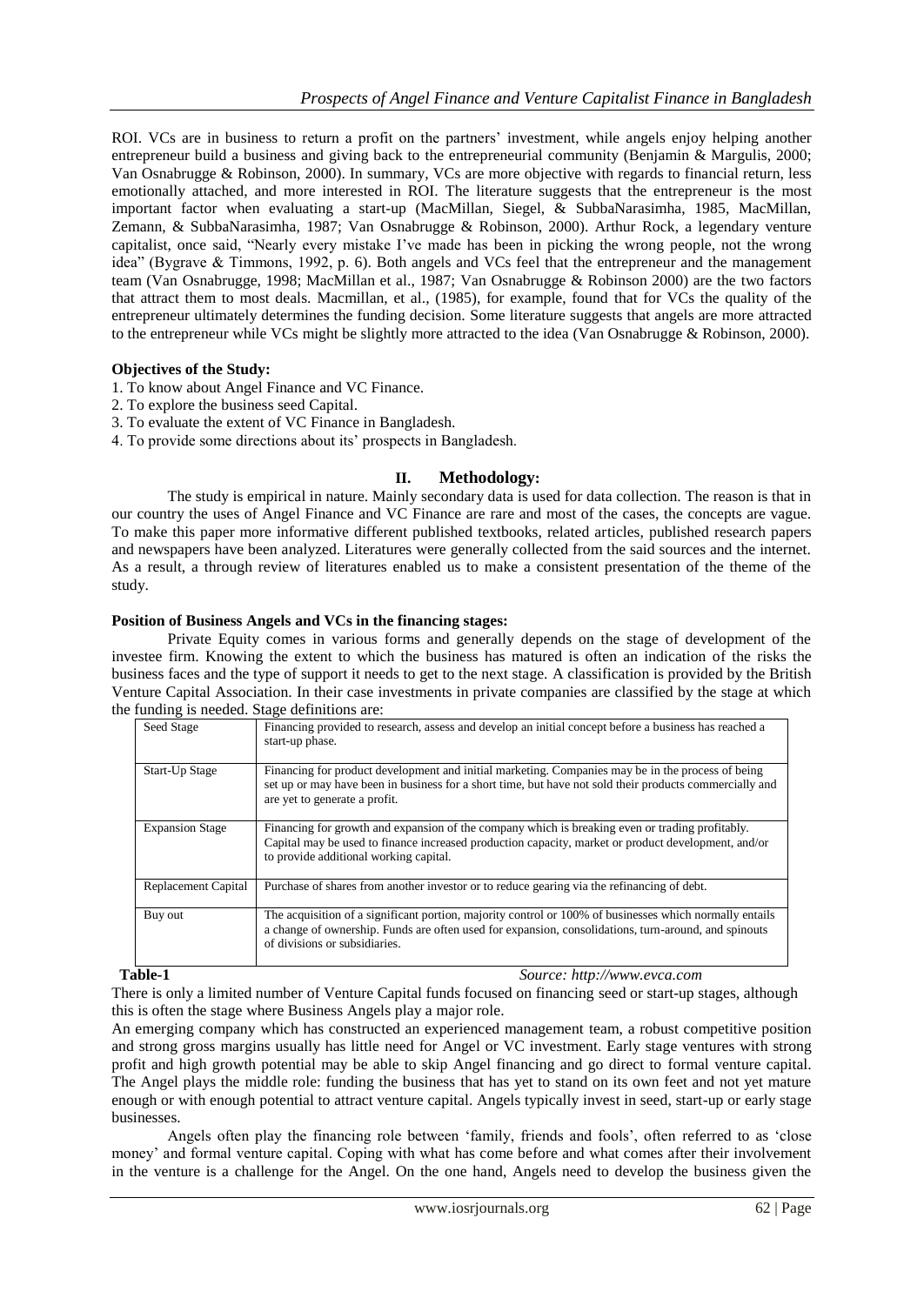constraints inherited from earlier investors and then they need to prepare the business for the next round of investment, usually from formal venture capital. Even though the majority of their investee firms will not require venture capital, this will not always be apparent in the early stages of the Angel"s involvement with the investee firm.

# **Its' problem and prospects in the business sector in Bangladesh:**

The vulnerabilities of this sector have not yet been removed due to (i) financing constraints (ii) access to technology (iii) market linkage (iv) business support services etc. Angel financing and VCs financing could play a great role to serve the needs of business sector in Bangladesh. Then question may be raised- why and how?

### **Why these will be essential?**

 $\Box$  Equity financing in different stage of business as required

 Private Sector Founders, family and friends

- $\Box$  Dividend based or matching of repayment with harvest/sale i.e. with cash inflow
- $\Box$  Shouldering business risk being partner
- $\Box$  Nursing with technological support, market linkage and business support services

| Stage              | R & D                          | Startup | Early          | Accelerating    | Sustaining             | Maturity               |
|--------------------|--------------------------------|---------|----------------|-----------------|------------------------|------------------------|
| Cycle              |                                |         | Growth         | Growth          | Growth                 | Growth                 |
| Type of<br>funding | Proof of<br>Concept<br>Funding | Seed    | First<br>Round | Second<br>Round | Development<br>Capital | Replacement<br>Capital |
|                    |                                |         |                |                 |                        |                        |

### **Use and source of Business Angel and Venture Capital in Business Development:**

Business Angels

Venture Capital

#### **Table-2**

Sources of funding

The table indicates the roles of Business Angels and VCs for an organization from start up to maturity growth where as other sources of financing are limited to some extent.

Public Listing/IPO

### **How these will serve the economy?**

Business Angels and VCs provide long term and committed share capital to help unquoted companies grow and succeed. Both could help when entrepreneur(s) is looking to:

 $\Box$  Start up

- $\Box$  Growth and expansion
- $\Box$  Buy into a business
- $\Box$  Buyout a division of a parent company
- $\Box$  Turnaround or revitalize a company

As stated earlier, all of the above funders (not included Angels and VCs) have some limitations and traditional operational style to finance for expansion of business. Venture capitalist is a shareholder/partner of entrepreneurs committed to finance in different stage of business for the emerging potential business and its continuous expansion and growth.

The characteristic of VCs is to be partner of entrepreneur of early-stage, high-potential, and growth companies to trickledown benefit as shareholders primarily and finally in the interest of generating a return through an eventual realization event such as an IPO and trade sale of the company exercising call or put option.

**Structure-Product and Services:** We have some limitations to introduce typical angel and venture capital products in Bangladesh for the following reasons:

 $\Box$  Most of the business are proprietorship or partnership not a company registered with RJSCF and sponsors' non-willingness to register primarily

 $\Box$  No credibility of operational systems & financial statements of the business either registered or not

 $\Box$  The partners or shareholders of the business registering good profit are not interested to accept the financer as shareholders and to include anybody as owner outside family or friends.

 $\Box$  Not well compliant of applicable laws regulations; and has tax evasion and profit hiding tendency resulting of a threat of bad equity investment both investor and social aspect.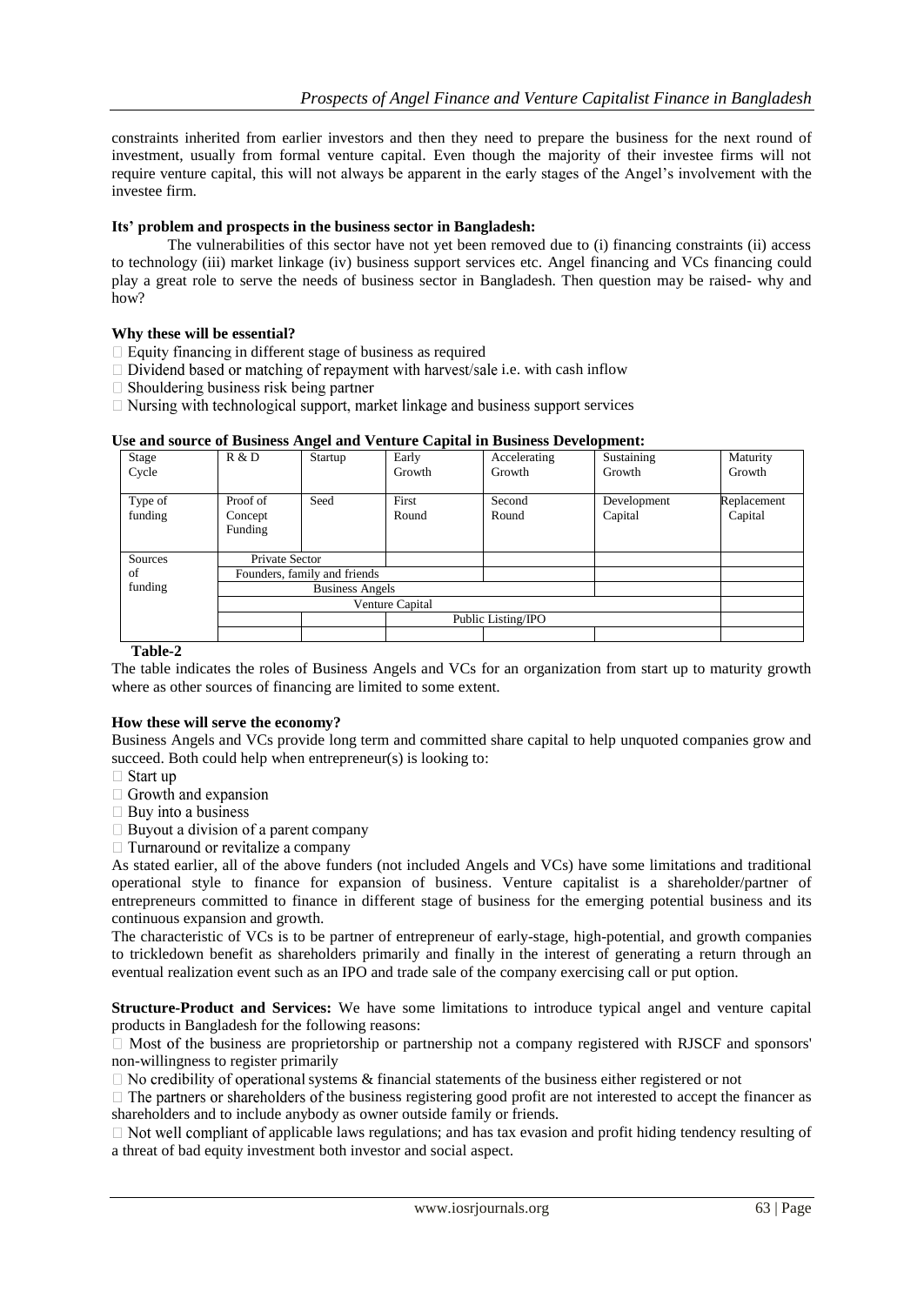Considering the above limitations, the product should be designed protecting both downside and upside and preferably quasi equity something like mezzanine financing (a hybrid of debt and equity financing) for both non registered & registered business and redeemable or redeemable convertible preference shares in addition to ordinary shares for registered companies may be suitable product for Bangladesh from investor perspective.

When entrepreneurs approach venture capitalists for funding, they perform due diligence process through analyzing the business plan including financial projection for several years generally for five years and conducting independent research to determine the viability and potential of the plan. The Venture capitalist should have target to choose the high potential business through efficient due diligence to make it larger by financing phase by phase professionally with a view to making empowered to go to banks and FIs and into capital market through IPO and finally harvest the best return through trade sale of the company exercising call or put option as stated earlier.

## **The angels and venture capitalists may provide the following services to investees:**

**Capacity Building Services:** Training for specialization on operation, accounting, tax, VAT and other operational issues.

**Marketing Support Services:** Market linkage nationally and internationally and product development.

**Marketing strategy and Distribution Networks:** To determine marketing strategy and set up distribution networks for optimum performance with a synergy effect.

The angel and venture capitalist may charge management fees or technical know how fees for the above services with the rate of growth after financing and providing services. Whatever the product is, generally angel or venture capitalist does the following process (i) obtaining business plan (ii) conducting due diligence (iii) providing term sheet (iv)executing shareholders' agreement/investment agreement, (v) Investment (vi) Support services, if required (Vii) Financing by round or phase (Vii) Exit.

**The Market/Target Customer:** The target customer of angel and venture capitalist in Bangladesh should be the following businesses who add value in product and services (not trader/commercial importer or exporter):

- $\Box$  Proprietorship
- $\Box$  Partnership

 $\Box$  Registered unlisted companies private or public

Either angel or venture capitalist in Bangladesh should prefer to invest on thrust sector as defined in Industrial Policy 2010 including agricultures, agro based industry and agro-processing industry.

**Pros and Cons of Investees:** The investees may obtain the services like Business Consultation, Management Consultation, Human Resources, and Additional Resources like payroll, tax and other legal matter may be considered pros and the investees may surprise for the requirement of venture capitalists like Management Position, Equity Position, Decision Making, Business Plan and Funding Plan as guided by it which may be considered cons. However, in perspective of financing as partner with collateral and its success phase by phase, venture capital is definitely an angel for investees to emerge and grow continuingly.

**Funder:** Generally angels and venture capitalists are own funded. The entrepreneurs may come up with an idea having market demand but short of money. On the other hands, individuals having a lot of money may have short or no ideas. So the above two parties may come together in the format of seed capital. Thus, the angel and venture capital comes from high net worth individuals in institutional forms or corporate entities that use funds from other investors—sometimes large institutions--and manage that money by investing it in growth businesses. In addition to paid up capital of sponsors of angels or venture capitalists, the development fund may be attracted from different development agencies/banks like IFC, ADB, JICA, NORAD, CIDA, USAID, USDA, Acumen Fund etc. either as term loan or in any form with a very minimum rate of interest or no interest. However, considering the high risks involving with businesses, the angels or venture capitalists need own capital or cheaper fund or a development fund having no interest to invest in businesses and credit lines from banks and financial institutions will not be a good source of fund because of higher rate of interest.

**Competitor:** No strong competitor is still working covering all areas and sectors of business in Bangladesh and those who are working on serving financially on business have limited access either legally or technically or strategically. Hence, Banks, FIS and MFIs cannot serve business efficiently as the way they need to survive, emerge and expand continuingly. Being angels are undefined in our country so, there is no competitor of angels. At present two/three venture capitalists started operation in a very limited scale and some others may involve in processing to incorporate. In order to serve more than 6.00 million SMEs in all over the countries, such two or three venture capitalists is really very few to address their need and in addition to that, emerging of more angels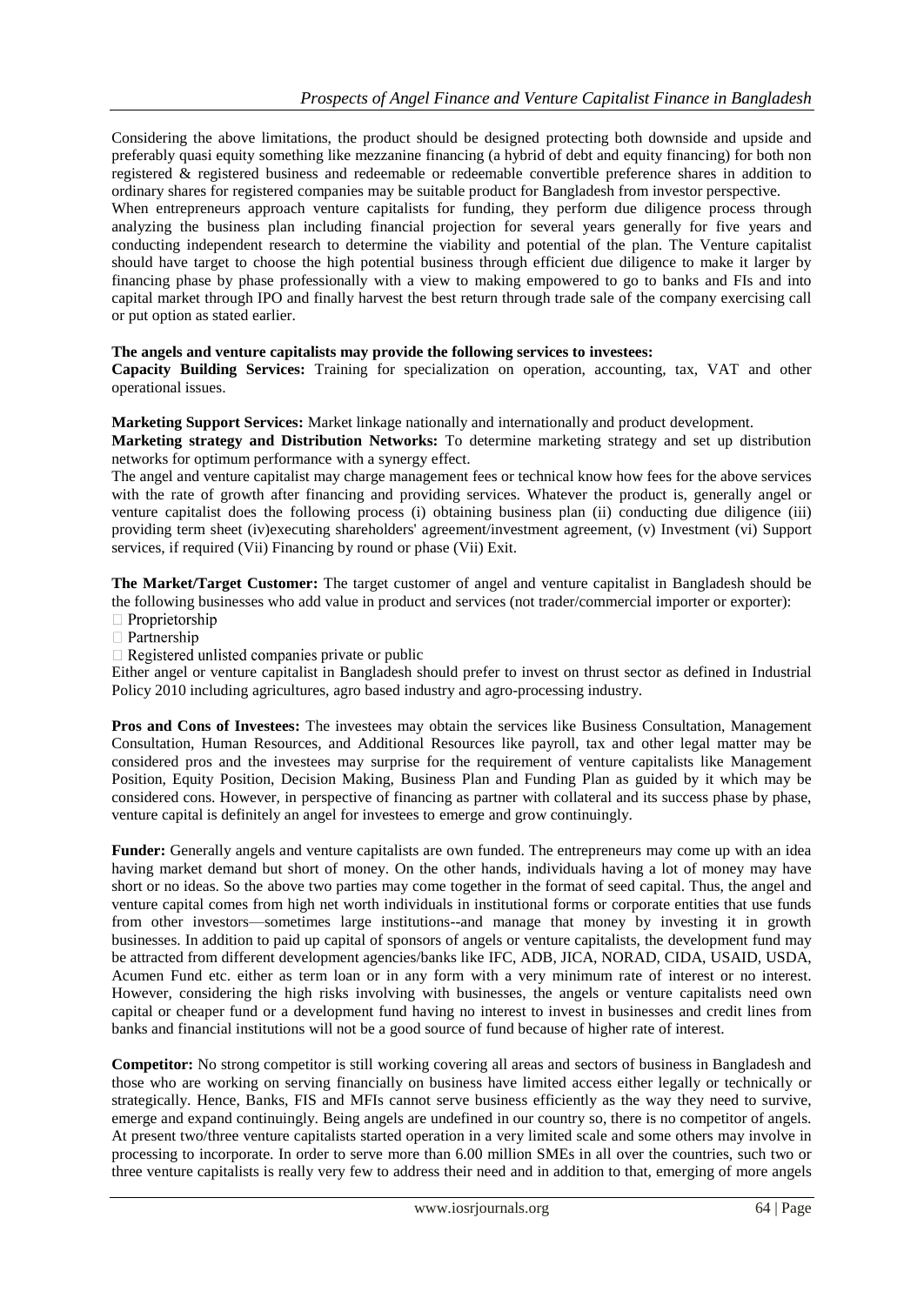and venture capitalists would ensure competitive sound practice of angel and venture capital financing in Bangladesh ensuring legal, financial and tax back up from the government.

**Risk Management:** Angel or Venture Capital sometimes is described as legalized gambling and a career in angel or venture capital requires strong business sense. As an investor, a business angel or venture capitalist is approached by entrepreneurs and small companies needing money to help their ideas become successful businesses. In the event the company does succeed, the business angel and venture capitalist will see the initial money back as well as interest or a percentage of any future profits. However, sometimes a business fails, and the angel and venture capitalist is left with a loss. Thus, the risks associated with angel finance and VCs finance the individuals or firms are often off-set by the successful few investments that drive profits. Fred Wilson, a well-known venture capitalist, argues that VCs should expect a third of their ventures to fail, a third to under perform, and the remaining third to generate between a fivefold and tenfold return. However, to trickled own the more benefit from investment, the business angels and VCs have to keep the risk within tolerable and acceptable range through effective monitoring of the investees' business and providing business support services to minimize the avoidable risk of investment. Different venture capital firms have different appetites for the risks market risk, technical risk, operational risk and financial risk associated with the investment. Venture capitalist may hold a very diverse investment portfolio to limit the impact of failing ventures and poor business climates.

**Success History of Venture Capitalists in the World:** Google, Face book, twitter, Amazon, Intel, Apple, Fedex, Genetech, Bloom Energy, Yahoo, Pay Pall, Tesla Motors, Hotmail, and Skype etc. are some success venture backed companies which born and grew in the hands of venture capitalists. Some of such success venture capitalists are Andreessen Horowitz, Union Square Venture Partners, General Catalyst Partners, Khosla Ventures, First Round Capital, Spark Capital, Draper Associates, Kleiner Perkins Caufield & Byers, and Sequoia.

Capital that played a great role to emerge most famous venture-backed companies. Venture capital financing not only ensure to growth of business but also ensure a lot of multiplier effect on national economy favorably including employment generation. Every year, there are nearly 2 million businesses created in the USA. According to the National Venture Capital Association, 11% of private sector jobs come from venture backed companies and venture backed revenue accounts for 21% of US GDP.

**Legal and Formal Back up:** As per section 2(b)(iv) of the Financial Institutions Act, 1993, venture capitalists will be a financial institutions and the government has to frame effective regulations under that act to operate and guide them in line with existing business scenario, practices of the existing venture capitalists in Bangladesh and the standard international practices of venture capital.

The registered venture capitalist i, e the Company with Registrar of Joint Stock of Companies and Firms (RJSCF) can operate having a No Objection Certificate (NOC) which restricts the banking business under section 4(b) of the Bank Companies Act, 1991. But the venture capitalist would be legally able to conduct 'financing business' under section 2(a) of the said Financial Institutions Act, 1993 being a financial institution. However, the following legal and formal back up are urgently required to emerge venture capitalist in Bangladesh with a view to promoting  $&$  setting up vibrant business:

(i) The Government should specially emphasize the road map of business with Venture Capital financing in Industrial Policy.

(ii) Tax exemption from income of venture capitalists for promoting business essentially required for development of national economy.

(iii) Right to legal action in any court in as downside protection for quasi equity or mezzanine financing other than legal action under Negotiable Instrument Act and Criminal Procedure Code.

(iv) Introducing insurance coverage on invested amount to avoid the risk of money lost due to natural calamity, if feasible, in addition to existing insurance facility.

(v) Provide cheaper fund from Government or manage by the Government for Venture capitalists.

**Wrapping up:** Where business has very limited access to funds and not bankable without security, the business angel and venture capitalist easily would ensure fund without security for highly potential business being a partner to make the business success one and definitely, we must take care of this angels for the sake of industrialization.